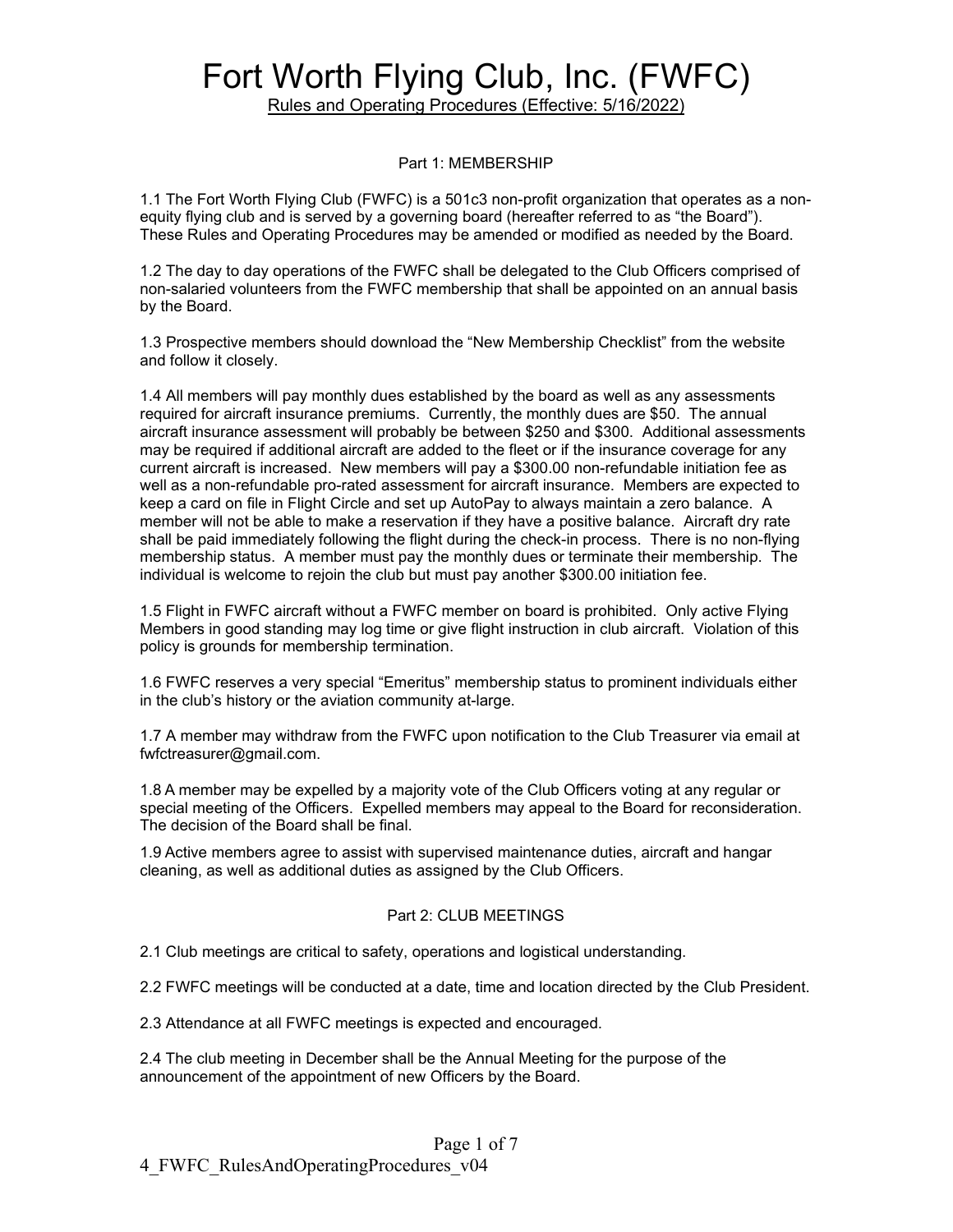Rules and Operating Procedures (Effective: 5/16/2022)

2.5 Special meetings of the members may be held at such time and place as the President may determine or may be called by a majority of the Club Officers.

#### Part 3: CLUB OPERATIONS

3.1 Only active, current flying-members who have completed the appropriate application process and have been approved by the Club Officers for admission may fly FWFC aircraft.

3.2 Aircraft checkouts will be in accordance with the FWFC Insurance requirements and club rules and conducted by a club-approved flight instructor. Members shall adhere to the FWFC Ground Ops procedures posted in the aircraft logbook and in Flight Circle.

3.3 At the time of checkout the applicant must have been approved through the application process, paid all required dues, and furnished copies of all applicable documents.

3.4 Members must meet all FAR 61 requirements to perform PIC duties in the club aircraft.

3.5 Flight hours are paid for on an "as flown" basis using "dry" rates as established in Flight Circle.

3.6 All dry rate for aircraft flown, initiation fees, monthly dues, and any other expense charged to the member shall be paid via a debit/credit card in Flight Circle which will automatically add a 2% surchage. Any other form of payment (cash, check, Zelle, PayPal, etc.) will incur a 5% processing fee.

3.7 All members of the FWFC shall comply with all Federal Aviation Regulations, State, Airport, and FWFC Rules and Operating Procedures while operating FWFC Aircraft. All members shall also follow the FWFC Ground Ops procedures posted in the aircraft logbook.

3.8 Club Members must perform a thorough pre-flight inspection of the aircraft, including a visual inspection of the fuel quantity, prior to commencing flight. Any damage or discrepancies discovered by a scheduled Club Member will be assumed to be the responsibility of the previously scheduled Club Member unless the damage or discrepancy was reported to a Club Officer previously. If a condition is discovered which may affect the airworthiness of the aircraft, a Club Officer must be notified, and the aircraft shall not be flown until cleared by a licensed aircraft mechanic or the Club Maintenance Officer.

3.9 Smoking is prohibited in FWFC aircraft.

3.10 Flight following is suggested for all cross-country flights.

3.11 It is the responsibility of the PIC to check the flight record log in the aircraft and the squawk/discrepancy list in Flight Circle before it is flown. The pilot will report any new maintenance issues both in the flight record log in the aircraft and by entering a squawk in Flight Circle.

3.12 All flights will be entered into the flight record log located in the aircraft.

3.13 Aircraft are scheduled on a first-come, first-served basis using the web-based scheduler. Aircraft may be unexpectedly downed for maintenance and the FWFC regrets that it cannot guarantee any plane reservations.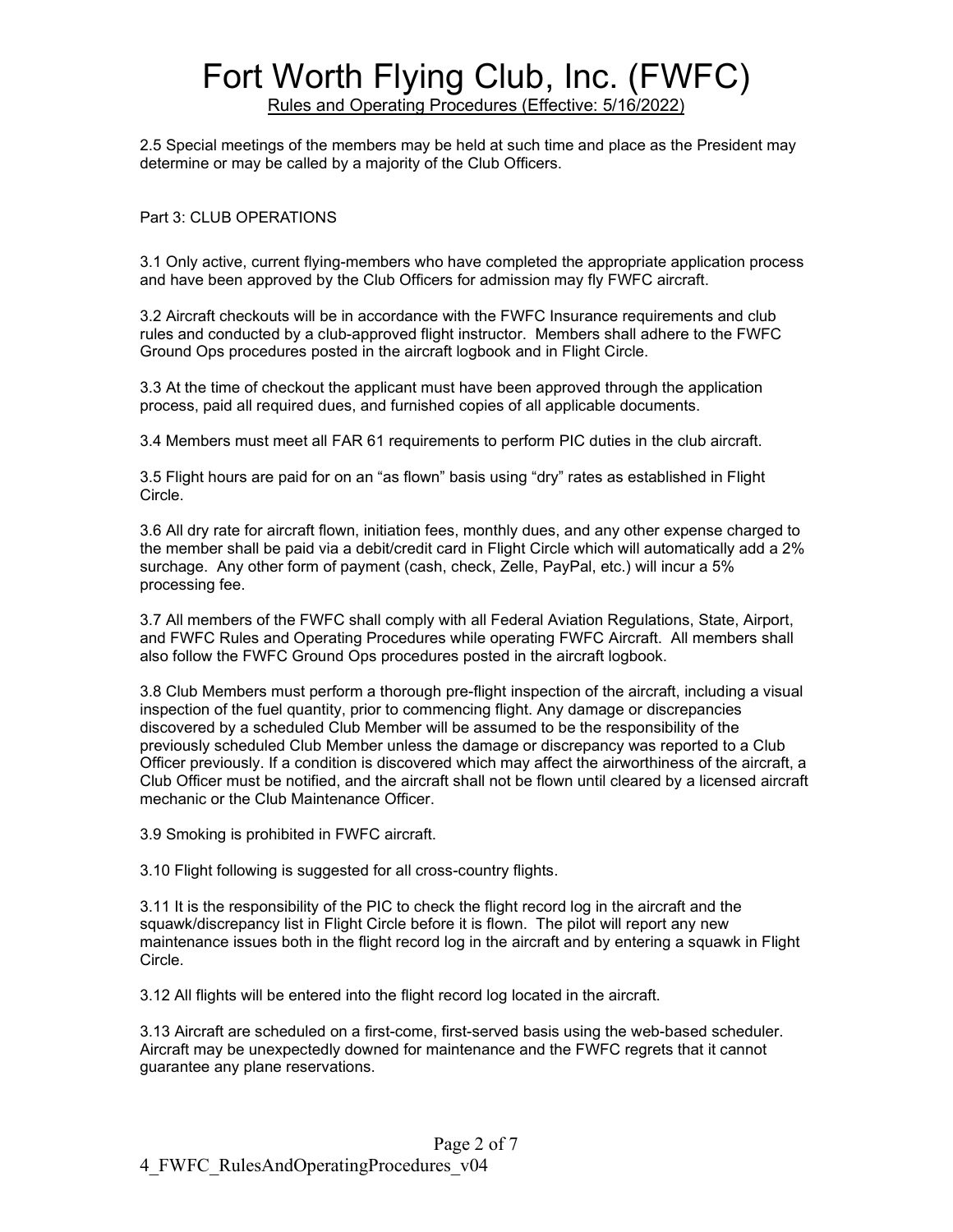Rules and Operating Procedures (Effective: 5/16/2022)

3.14 Aircraft refueling after each flight will be the responsibility of the scheduled Club Member and will follow the guidelines specific to the aircraft flown as posted in Flight Circle.

3.15 Each pilot will secure the aircraft in a clean manner with trash and charts, etc., removed; leave the aircraft with seat belts fastened. The aircraft should be wiped down after each flight in accordance with the Ground Ops procedures. The windshield should be cleaned after each flight using water or products not harmful to the surface. Ammonia based window cleaners may never be used on acrylic surfaces.

3.16 Members should use the aircraft tow bar for ground handling and use ladders and steps (when available) instead of stepping on the wing struts when checking fuel levels. Members may use the tug to position the aircraft inside the hangar. Once all the wheels are inside the hangar all movement must be done by hand.

3.17 If a member cannot return an aircraft as scheduled the member should directly contact the next scheduled member and try to coordinate around a given conflict before causing inconvenience to the next scheduled Club Member. If unable to contact the next scheduled Club Member, the current Club Member must contact a FWFC Club Officer and coordinate an appropriate plan of action.

3.18 If the member chooses to abandon the aircraft away from the aircraft base all expenses incurred by the FWFC in returning the plane may be borne by the Club Member at the discretion of the Club Officers.

3.19 Only a licensed aircraft mechanic may perform maintenance on FWFC aircraft under the guidance of the Club Officers.

3.20 Members will be held responsible for negligent acts that cause unnecessary expenses/damages. (E.g. Master Switch left on, not refueling an aircraft, pushing an aircraft into another aircraft or obstacle while parking, etc.)

3.21 Aircraft must be chocked, tied down securely and have the control wheel lock installed at the end of each flight if it is not to be stored in a closed hangar. Lock the aircraft door(s) if able when away from the home station.

3.22 Familiarity with hangar door operations and the importance of key combination lock must be understood and practiced by each member.

3.23 Open the hangar doors wide enough to ensure safe movement of the aircraft into and out of the hangar. Make full use of available personnel to help walk the wings of the aircraft to ensure clearance when towing the aircraft through the open hangar doors and to avoid conflicts with other aircraft or equipment in or around the hangar.

3.24 24 hour rule: For overnight flights, there will be a minimum charge of 3 hours for every 24 hour period that the aircraft is checked out. For example, if the aircraft is dispatched at noon on Saturday and checked in at 1pm on Sunday, that would be a total of 25 hours and therefore would span two 24-hour periods requiring a minimum charge of 6 hours. The 24-hour rule will be based on dispatch time to check-in time in Flight Circle. If the aircraft is not dispatched before engine start, then the start time of the reservation will be used.

#### Part 4: VIOLATIONS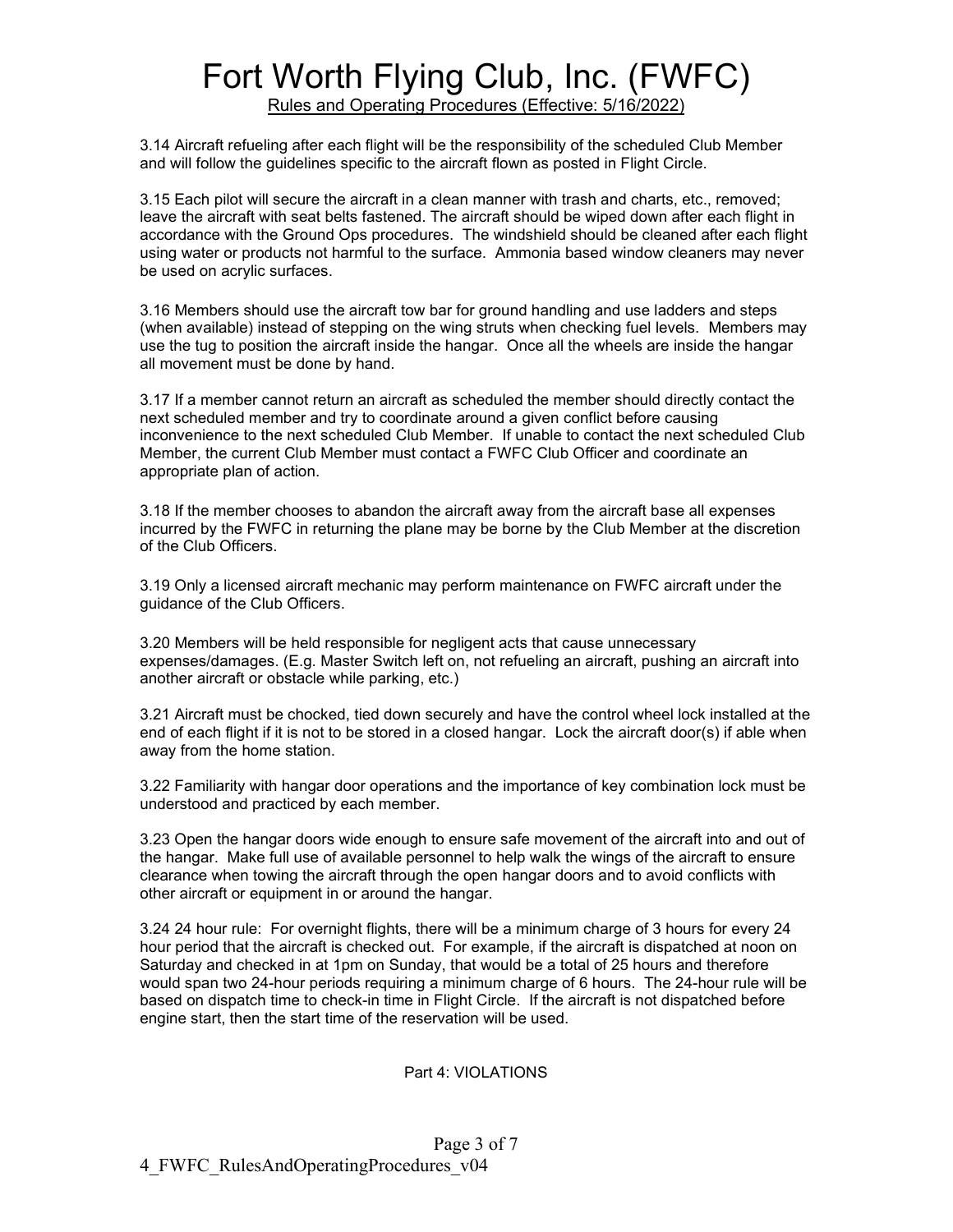Rules and Operating Procedures (Effective: 5/16/2022)

4.1 Rules and regulations and standard operating practices are the basis of any successful flying club.

4.2 These rules and regulations will be revised and reissued by the Board as required.

4.3 Members are responsible for being familiar with, and abiding by, the latest policies as promulgated by the Club Officers as well as pertinent information presented during safety/membership meetings. In particular, these rules, regulations and meetings familiarize members with the way in which club matters are to be handled and serve as a reference upon which to base action.

4.4 Violation of Federal Aviation Regulations (FARs), State, Airport, and/or FWFC rules by a member may result in expulsion or suspension from the club as specified in the FWFC Rules and Operating Procedures.

4.5 All reasonable courses will be pursued in regard to a problem between Club Officer(s) and member however, by joining the FWFC members acknowledge the right of the FWFC officers to terminate a membership without refund through the methods listed in the FWFC Rules and Operating Procedures.

#### Part 5: CLUB OFFICERS

5.1 The officers for the club shall be President, Vice-President, Treasurer, Safety Officer, Secretary, and Maintenance Officer. The collective group of officers shall be referred to as the "Club Officers." Officers shall serve for a term of twelve (12) months or until their qualified successors are appointed.

5.2 Each officer shall be appointed annually by the Board at the annual December meeting of the members.

5.3 Regular meetings of the Club Officers shall be called at a time and place to be determined by the President.

5.4 Special meetings of the Club Officers shall be called at any time on the order of the President or on the order of a majority of the Officers.

5.5 An affirmative vote of at least a majority of the Officers shall be necessary to pass any resolution or authorize any act of the FWFC. Officer meetings may be held by telephone or other electronic means as agreed to by all Officers.

5.6 The Club Officers shall present reports detailing the condition of the affairs of the FWFC.

5.7 The Club Officers may assign to any volunteer member any duty or office which the Club Officers deem appropriate and necessary to the conduct of the FWFC and which is not otherwise expressly provided for in these rules and operating procedures.

5.8 The Club Officers may engage salaried personnel or outside contractors to do and perform such services on behalf of the FWFC as the Club Officers deem appropriate and necessary.

5.9 The Club Officers shall have the power and authority to promulgate and enforce all rules and regulations pertaining to the use and operation of FWFC property and to do and perform or cause to be done and performed any and every act which the FWFC may lawfully do and perform.

5.10 Each Officer shall be indemnified by the FWFC for any and every act which the FWFC may lawfully do and perform.

5.11 PRESIDENT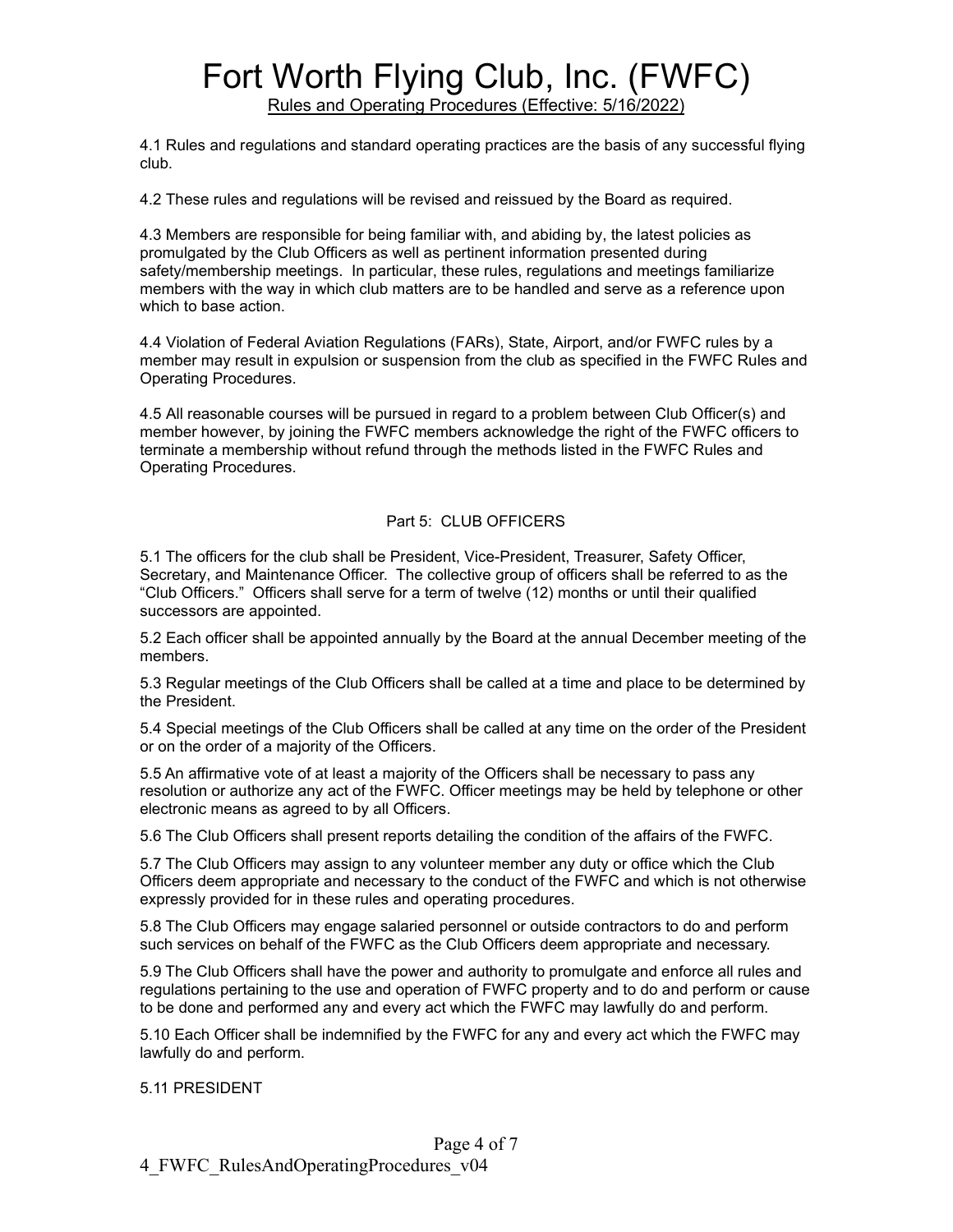Rules and Operating Procedures (Effective: 5/16/2022)

- a. The President shall be the Chief Executive Officer (CEO) of the FWFC. The President shall preside at all meetings of the FWFC and the Club Officers. The President may call any special meeting of the members or the Club Officers and shall have, subject to the advice and control of the Club Officers, general charge of the business of the FWFC, and shall execute, in the name of the FWFC, all contracts and instruments which have been first approved by the Club Officers
- b. The President shall be responsible to the Club Officers and the members for the operation of the FWFC. The President shall make and enforce decisions regarding the suitability of all equipment and the qualifications of all members, except for himself or herself, for each type of flight operation. The President shall report with recommendations all violations of such rules by any member of the FWFC to the Club Officers.

#### 5.12 VICE-PRESIDENT

- a. The Vice-President shall be vested with all the powers and shall perform the duties of the President in case of the absence or disability of the President.
- b. The Vice-President shall also perform such duties connected with the operation of the FWFC as he/she may undertake at the suggestion of the President.

#### 5.13 SECRETARY

- a. The Secretary shall keep the minutes of all proceedings of the members and of the Club Officers. The Secretary shall attend to the giving and serving of notices of all meetings of the members and of the Club Officers. The Secretary shall keep the Rules and Operating Procedures, and such other books and papers as the Club Officers may direct. The Secretary shall execute, in the name of the FWFC, contracts and instruments which have been first approved by the Club Officers.
- b. The Secretary shall perform all duties incident to the Office of the Secretary, subject to the control of the Club Officers.
- c. The Secretary shall also perform such duties connected with the operation of the FWFC as the Secretary may undertake at the suggestion of the President.

#### 5.14 TREASURER

- a. The Treasurer, or, if unable, the President (or other Club Officer member designated by the President) shall sign, in the name of the FWFC, all checks for the expenditures authorized by the Club Officers.
- b. The Treasurer shall perform all duties incident to the Office of the Treasurer, subject to the control of the Club Officers, and shall be responsible for the timely filing of State and Federal tax returns for the FWFC.
- d. The Treasurer shall also perform such duties connected with the operation of the FWFC as he/she may undertake at the suggestion of the President.
- e. The Treasurer is authorized to expend FWFC funds in payment for all normal fixed costs of the FWFC.

#### 5.15 MAINTENANCE OFFICER

- a. The Maintenance Officer shall be responsible for maintaining current information in the logbooks of the club aircraft.
- b. The Maintenance Officer shall be responsible for maintaining the aircraft in proper operating condition, by or under the supervision of a properly certificated aircraft and power plant mechanic, and for obtaining all inspections, major overhauls and for compliance with all Airworthiness Directives for the aircraft.
- c. The Maintenance Officer shall be responsible for all papers required to be carried in the aircraft and for the execution of all papers required upon the completion of inspections and major repairs.
- d. The Maintenance Officer may expend up to \$500 for routine maintenance without the prior approval of the Club Officers but will inform the Club Officers in a timely manner.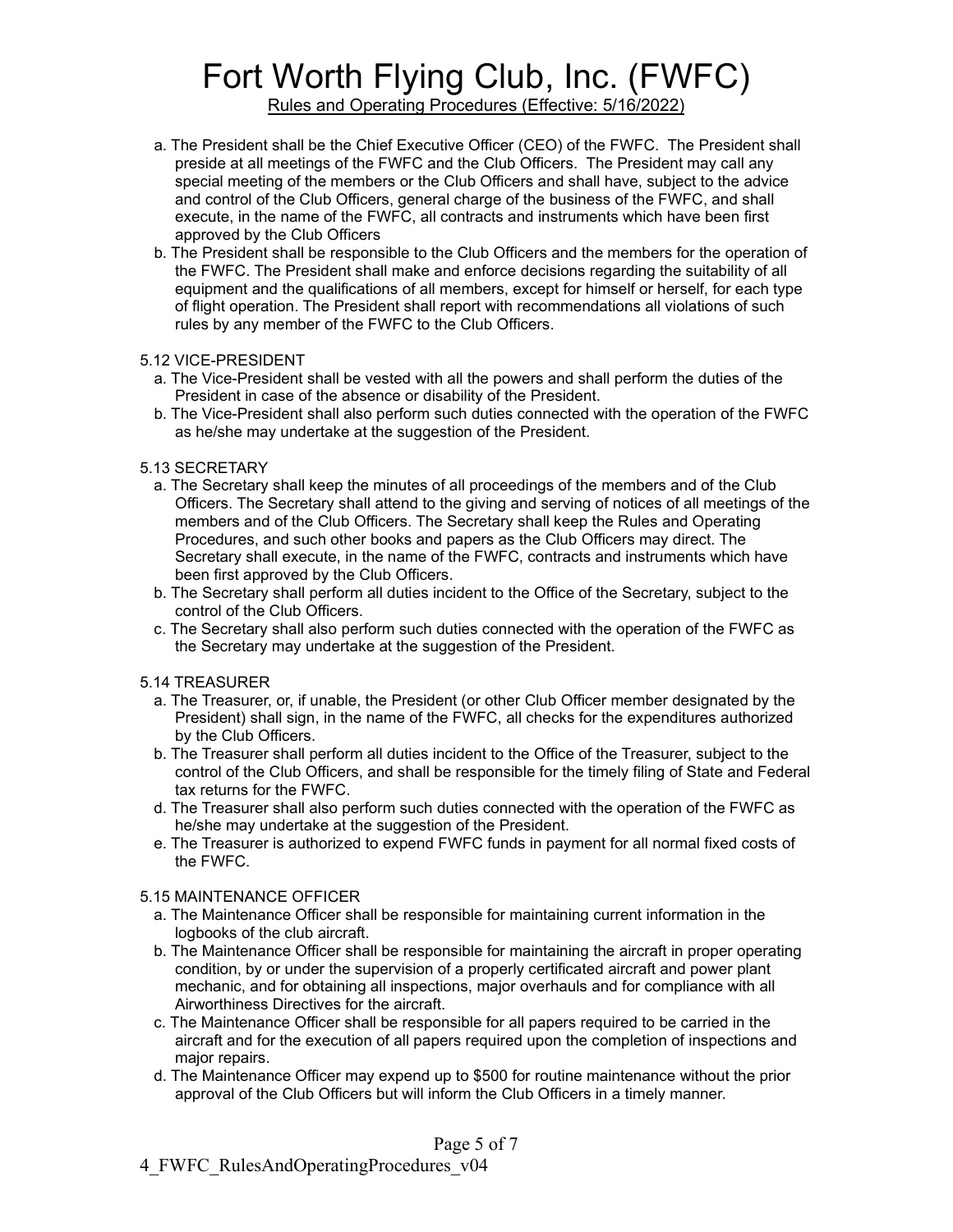Rules and Operating Procedures (Effective: 5/16/2022)

- e. The Maintenance Officer will manage the aircraft status in the booking platform while repairs or scheduled maintenance would make them unavailable.
- f. The Maintenance Officer, or a designee as approved by the Officers, may authorize expenditures up to \$500.00 for routine maintenance without Board approval. However, The Maintenance Officer must consult with the Treasurer before authorizing any work to determine whether there are sufficient funds to pay for the work.
- 5.16 SAFETY OFFICER
	- a. If damage is incurred to an aircraft or to FWFC equipment, the responsible pilot shall provide a written statement to the Club Officers. The Safety Officer will coordinate with the President to then decide whether or not to convene a Safety Board.
	- b. If convened, a Safety Board shall consist of such members of the FWFC as designated by the Officers with the exception of any Officer(s) who may have been involved with the accident/incident.
	- c. The Safety Board shall take all steps necessary to ascertain the facts, conditions and circumstances of the accident; shall arrive at conclusions regarding the probable cause and the responsibility for said accident; and shall make known to the Club Officers, and to all parties involved in the accident, its findings in the form of a written report.
	- d. The Safety Officer has the authority to ground the aircraft or any Club Member for flight or ground safety issues providing the Club Officers is immediately notified.
	- e. The Safety Officer will provide safety topics of pertinence to regular and called meetings.
	- f. The Safety Officer may analyze safety trends within the FWFC and/or other similar clubs and keep members abreast of any issues which may be detrimental to flight and ground safety.

#### 5.17 VACANCIES / REMOVAL FROM OFFICE

- a. If any Office, other than that of President, becomes vacant for any reason, the President shall appoint an interim successor until such time as the Board shall appoint a successor from the membership who shall hold office for the unexpired term. If the Office of President becomes vacant, the Vice-President shall become President and the Board shall appoint a new Vice-President from the membership.
- b. An Officer may be removed from office by the Board.

#### 5.18 HEARINGS

- a. The Club Officers, upon receipt of the findings of the Safety Board, shall offer to all parties involved in the accident the opportunity of a hearing with the Club Officers. Member responsible accepts financial responsibility for all damage to FWFC aircraft due to fault or negligence, while operating or attempting to operate, up to the amount of the FWFC insurance deductible. The exceptions are in cases of routine mechanical problems/failures. However, after the hearing, or if such hearing is waived by all parties involved in the accident, the Club Officers have the authority to reduce financial responsibility of the member if there are extenuating circumstances. The decisions of the Club Officers shall be final.
- b. All financial obligations imposed on any member as a result of the decision of the Club Officers shall be satisfied within thirty (30) days of written notice.

#### Part 6: MISCELLANEOUS

6.1 SURPLUS

The net savings or surplus remaining after all operating costs and other expenses have been paid shall remain in the FWFC's treasury for the purchase of new equipment or for contingencies. The net savings in any event shall not be distributed to the members for their individual use. In the event of dissolution of the FWFC, the assets of the FWFC shall be distributed according to the